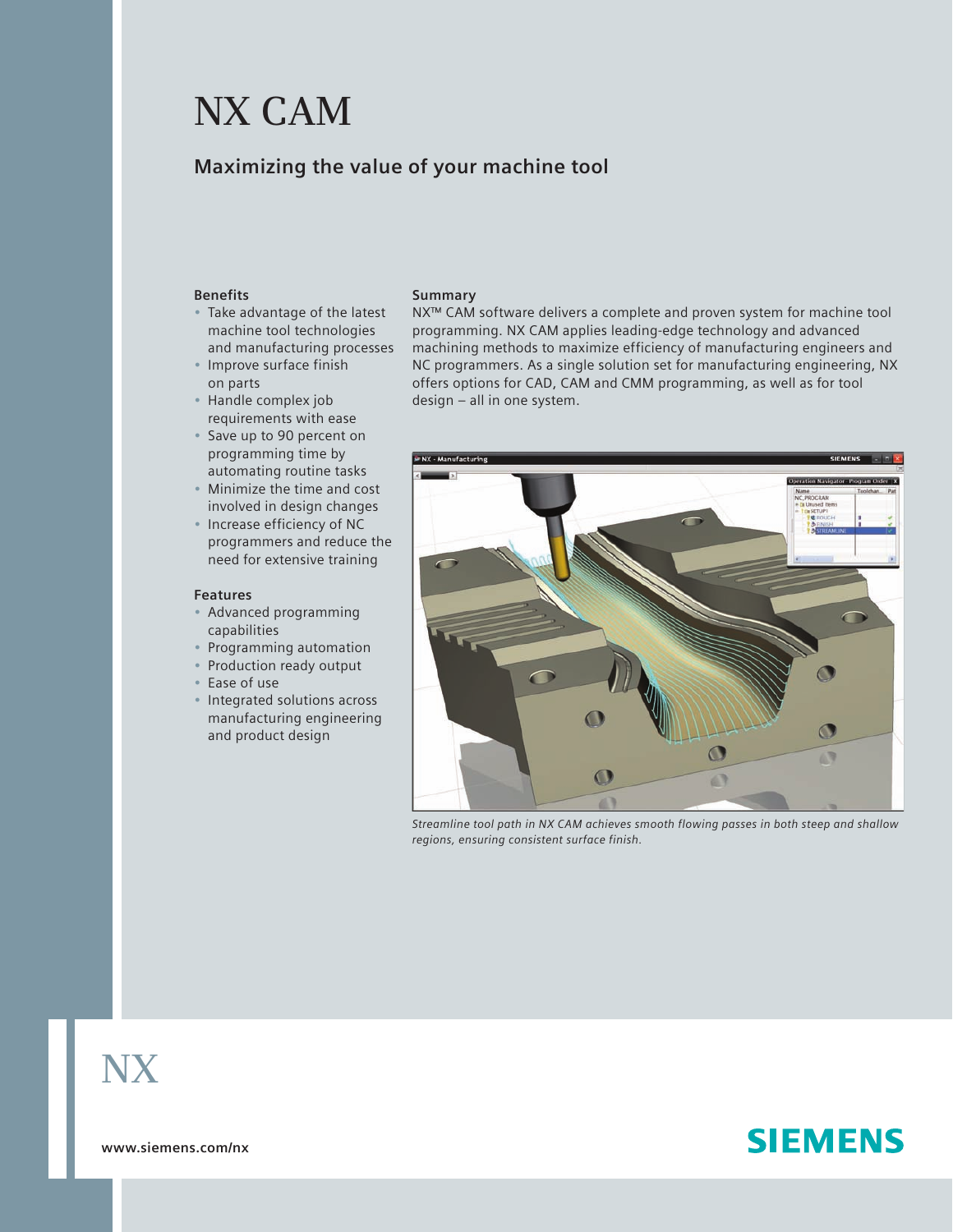## **NX CAM**

#### **The challenge**

Innovative machines, such as high speed mills, mill-turn centers and the most advanced 5-axis machines, can deliver greater productivity and machine increasingly complex parts.

However, in many cases, the full value of this new equipment may not be obtained due to limitations in the CAM software being used to create your NC programs.

For example, a lack of advanced and proven part programming functions or incomplete postprocessor output can reduce your productivity.

Another issue is that NC programming may take longer than it should due to a lack of programming automation, limited reuse of proven methods and too much time spent on non-productive tasks such as fixing or rebuilding imported 3D part models.



#### **The solution**

An NC programming (CAM) system that has the power to drive your advanced machine tools is essential for maximum productivity.

Automated programming and the easy application of standard methods and resources can save time and reduce overall production costs

An integrated set of the latest, most advanced CAD functions inside the CAM software can save significant time when working with any 3D geometry allowing more time for better NC programming.

#### **The NX CAM Advantage**

NX CAM offers a wide range of proven, flexible NC programming capabilities across many machining functions, combining advanced capability with process automation, ease of use and production ready output – all of which can be achieved in your NX environment.

NX provides an unmatched range of design and manufacturing applications all in the same system, all working from the the same 3D model.

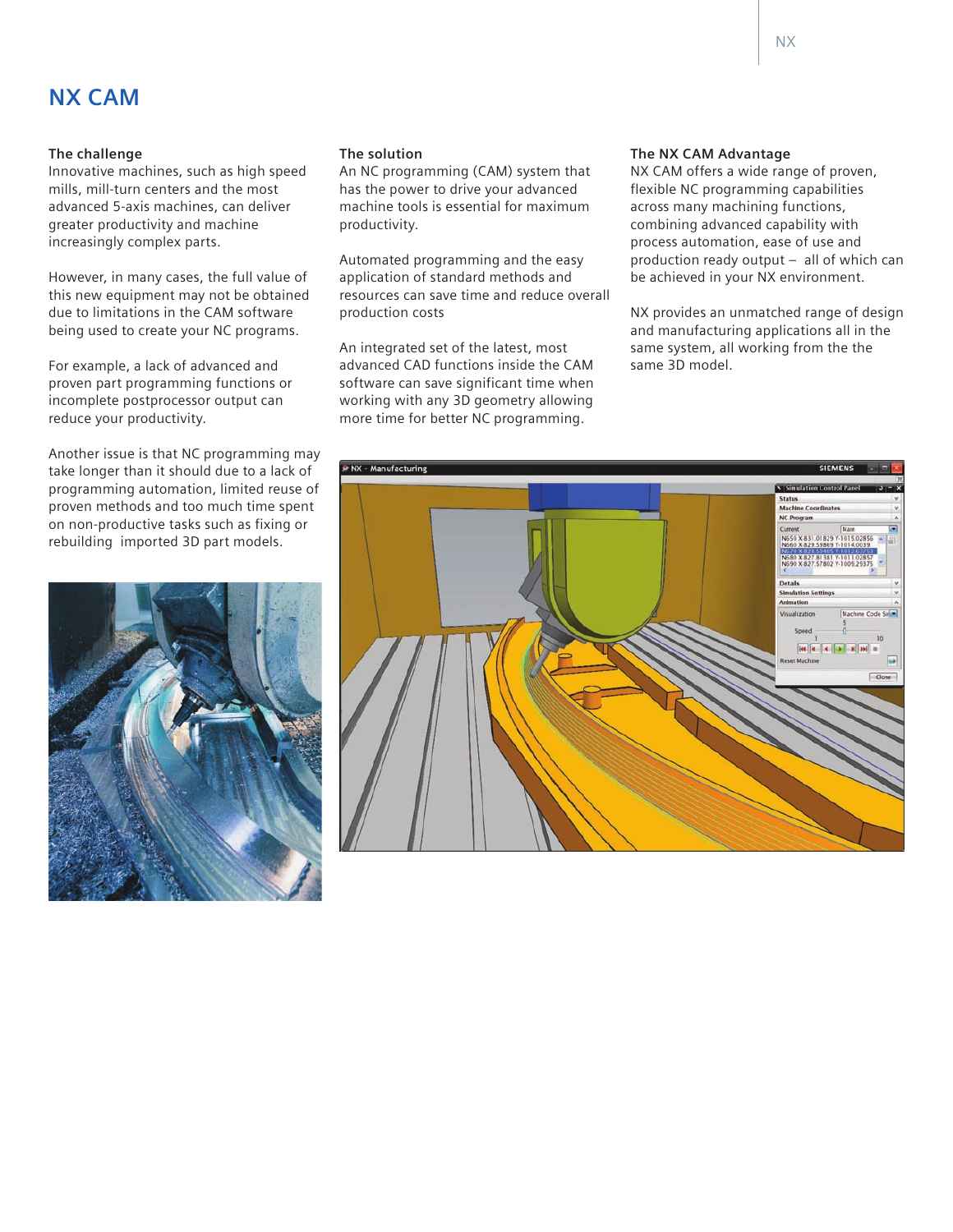#### **Advanced programming capabilities**

Drive your machine tools with maximum capability.

- One CAM system for all applications
- Ability to program complex parts with the flexible and accurate 5-axis machining
- Maximum material removal to support your high-speed machining strategies
- Ability to drive the latest generation of multi-function machines
- Ability to complete the part with a superior surface finish

*NX Turbomachinery Milling helps you program blisks and impellers with expert results.*

### **Programming automation**

Reduce programming time by 90 percent.

- Automatically recognize machining features, including pockets, slots and holes
- Build the correct machining process from a library of operations
- Use PMI model data to drive machining process selection
- Use the machining knowledge editor to add new operations

*NX CAM recognizes machining features – pockets, slots and holes of any type and complexity.*

#### **Production ready output**

Machine right first time at the machine tool.

- Internal postprocessor
- Extensive online postprocessor library • Integrated G-code driven machine
- tool simulation • Pre-configured machine tool support kit
- that includes 3D machine tool model, postprocessor, G-code based simulation driver – all specific to your controller and machine

### **Integrated solutions**

Implement a manufacturing engineering solution all in one system.

- Complete NX CAD/CAM software packages
- Ability to work with any standard format CAD data
- Full associativity between the part and its machining operations
- Applications for part preparation, tool and fixture design, inspection programming and CAM all in NX



*Validate machine tool motions with the G-code driven simulation in NX CAM.*



*Edit any part model regardless of who created the original or how it was created by using synchronous technology in NX.*

#### **Ease of use**

Leverage the latest user interaction techniques for easy access to the power of NX CAM.

- Scalable user-interface
- Manufacturing setup templates
- Workflow tutorials
- Intuitive user interface with dynamic graphic display



*Images provide visual feedback for dialog options.*